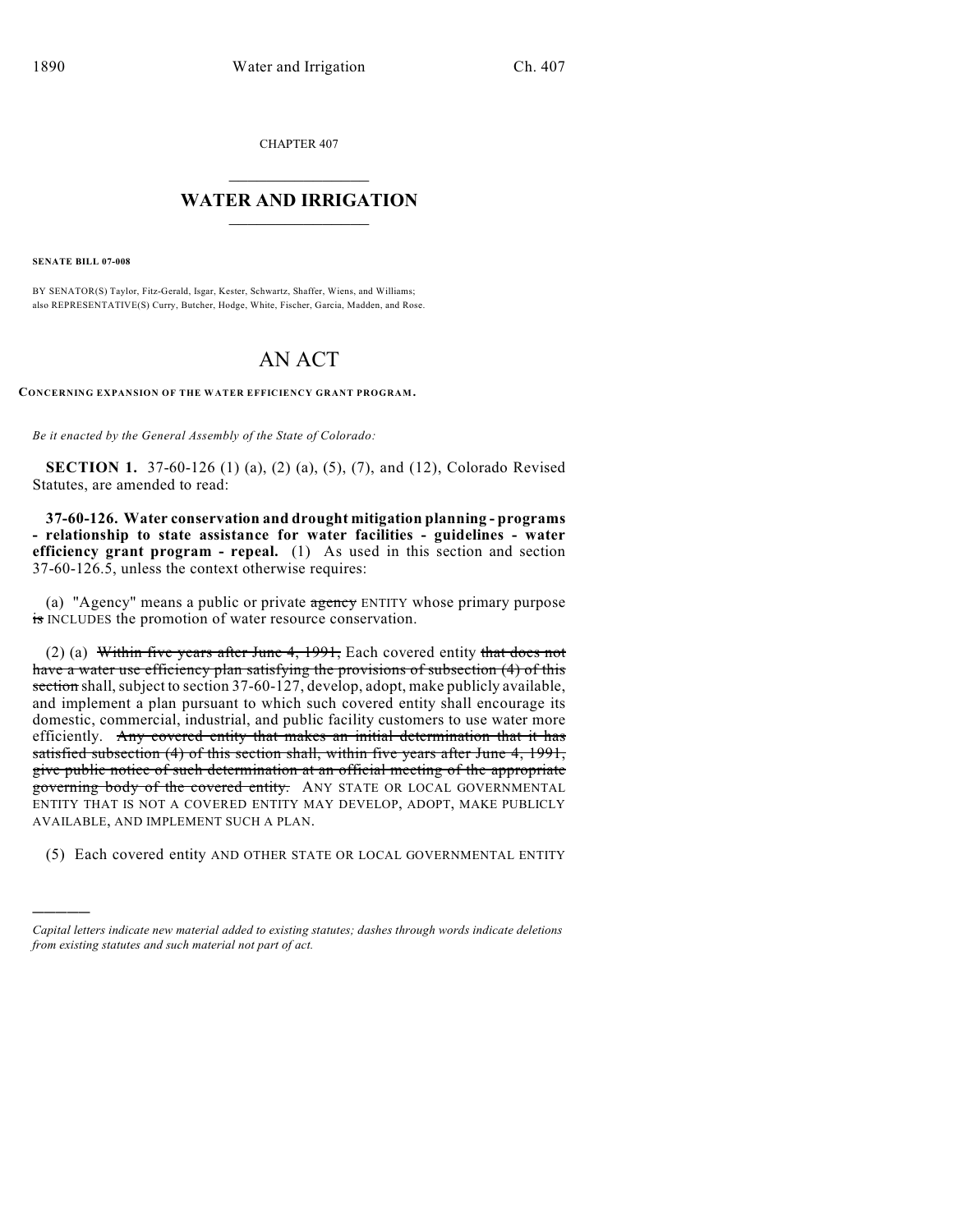THAT ADOPTS A PLAN shall follow the covered entity's rules, codes, or ordinances to make the draft plan available for public review and comment. If there are no rules, codes, or ordinances governing the covered entity's public planning process, then each covered entity shall publish a draft plan, give public notice of the plan, make such plan publicly available, and solicit comments from the public for a period of not less than sixty days after the date on which the draft plan is made publicly available. Reference shall be made in the public notice to the elements of a plan that has HAVE already been implemented.

(7) (a) By July 1, 2005, The board shall adopt guidelines for the office to review water conservation plans submitted by covered entities AND OTHER STATE OR LOCAL GOVERNMENTAL ENTITIES. The guidelines shall define the method for submitting plans to the office, how the office will prioritize the distribution of moneys, including any additional moneys made available through the grant program, THE METHODS FOR OFFICE REVIEW AND APPROVAL OF THE PLANS, and the interest rate surcharge provided for in paragraph (a) of subsection (9) of this section.

(b) If no other applicable guidelines exist as of  $f_{\text{tunc}}$   $\frac{7}{2005}$ , THE EFFECTIVE DATE OF THIS PARAGRAPH  $(b)$ , AS AMENDED, the board shall adopt guidelines by  $\overline{August}$ 14, 2005, JULY 31, 2007, for the office to use in reviewing applications submitted by covered entities, OTHER STATE OR LOCAL GOVERNMENTAL ENTITIES, and agencies for grants from the grant program AND FROM THE GRANT PROGRAM ESTABLISHED IN SECTION 37-60-126.5 (3). The guidelines shall establish deadlines and procedures for covered entities, OTHER STATE OR LOCAL GOVERNMENTAL ENTITIES, and agencies to follow in applying for grants and the criteria to be used by the office and the board in prioritizing and awarding grants.

(12) (a) There is hereby created the water efficiency grant program for purposes of providing state funding over a three-year period to aid in achieving the water efficiency goals outlined in locally adopted THE PLANNING AND IMPLEMENTATION OF water conservation plans DEVELOPED IN ACCORDANCE WITH THE REQUIREMENTS OF THIS SECTION and to promote the benefits of water efficiency. The board is authorized to distribute grants in accordance with this subsection  $(12)$  to covered entities, OTHER STATE OR LOCAL GOVERNMENTAL ENTITIES, and agencies IN ACCORDANCE WITH ITS GUIDELINES from the moneys transferred to and appropriated from the water efficiency grant program cash fund, which is hereby created in the state treasury. For the 2005-06 2006-07, and 2007-08 THROUGH 2010-11 fiscal years, the general assembly shall appropriate from the fund to the board up to five hundred thousand dollars annually for the purpose of providing grants to covered entities, OTHER STATE AND LOCAL GOVERNMENTAL ENTITIES, and agencies in accordance with this subsection (12). COMMENCING JULY 1, 2008, the general assembly shall also appropriate FROM THE FUND to the board an amount necessary FIFTY THOUSAND DOLLARS EACH FISCAL YEAR THROUGH 2011-12 to cover the costs associated with the administration of the grant program but such appropriations shall not exceed an aggregate amount of eighty thousand dollars for the three fiscal years of the grant program AND THE REQUIREMENTS OF SECTION 37-60-124. However, if less than five hundred thousand dollars is appropriated or expended in the 2005-06 or 2006-07 ANY SUCH fiscal year, an amount equal to the difference between five hundred thousand dollars and the amount actually appropriated or expended in that fiscal year shall be available for appropriation and expenditure TO THE GRANT PROGRAM in the next fiscal year in addition to the five hundred thousand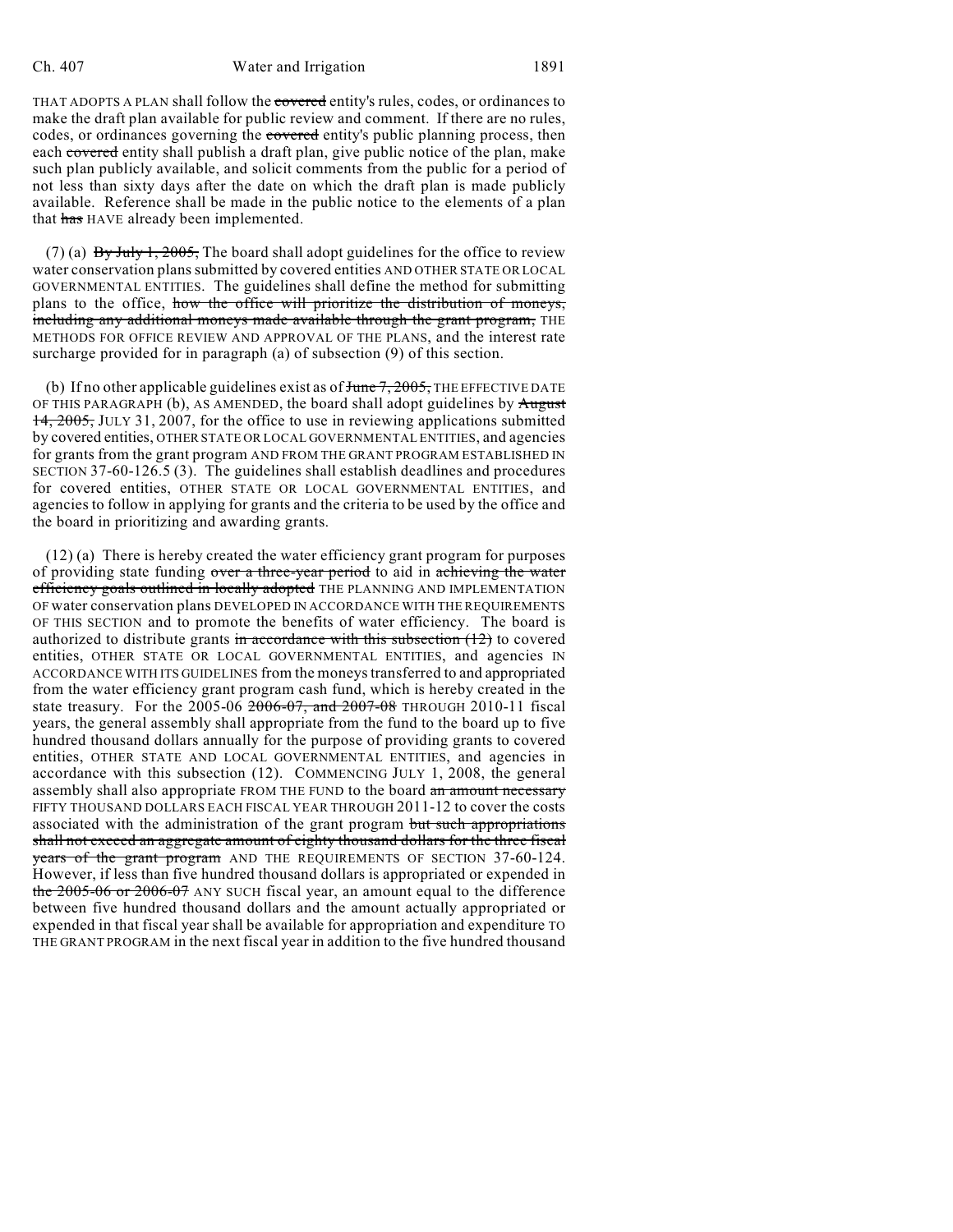1892 Water and Irrigation Ch. 407

dollars available for appropriation in that fiscal year. Any moneys remaining in the fund on June 30, 2008 2012, shall be transferred to the reserve in the operational account of the severance tax trust fund described in section 39-29-109 (1) (c) (III) (A), C.R.S.

(b) Any covered entity OR STATE OR LOCAL GOVERNMENTAL ENTITY that has adopted a water conservation plan and that supplies, distributes, or otherwise provides water at retail to customers may apply for a grant to aid in the implementation of the water efficiency goals of the plan. Any agency may apply for a grant to fund outreach or education programs aimed at demonstrating the benefits of water efficiency. The office shall review the applications and make recommendations to the board regarding the awarding and distribution of grants to applicants who satisfy the criteria outlined in this subsection (12) and the guidelines developed pursuant to subsection (7) of this section.

(c) This subsection (12) is repealed, effective July 1,  $2008$  2012.

**SECTION 2.** 37-60-126.5 (3) and (4), Colorado Revised Statutes, are amended to read:

**37-60-126.5. Drought mitigation planning - programs - relationship to state assistance.** (3) The board is hereby authorized to EXPEND REVENUES FROM THE WATER EFFICIENCY GRANT PROGRAM CASH FUND AND TO recommend the appropriation and expenditure of such revenues as is necessary from the unobligated balance of the five-percent share of the operational account of the severance tax trust fund designated for use by the board for the purpose of assisting covered entities and other state and OR local governmental entities to develop drought mitigation plans identified as sufficient by the office.

(4) By July 1, 2005, The board shall adopt guidelines for the office to use in reviewing, and evaluating, AND APPROVING drought mitigation plans submitted by covered entities OR OTHER STATE OR LOCAL GOVERNMENTAL ENTITIES in accordance with this section. The guidelines shall define the method for submitting plans to the office and shall specify how the office will prioritize the distribution of moneys.

**SECTION 3.** 39-29-109 (1) (c) (III) (B), Colorado Revised Statutes, is amended, and the said 39-29-109 (1) (c) (III) is further amended BY THE ADDITION OF A NEW SUB-SUBPARAGRAPH, to read:

**39-29-109. Severance tax trust fund - created - administration - use of moneys - definitions - repeal.** (1) (c) (III) (B) Notwithstanding any provision of sub-subparagraph (A) of this subparagraph (III) to the contrary, on July 1, 2005, the state treasurer shall transfer one million five hundred eighty thousand dollars from the reserve to the water efficiency grant program cash fund created in section  $37-60-126$  (13),  $37-60-126$  (12), C.R.S., for use in funding grants in accordance with said section. The moneys transferred pursuant to this sub-subparagraph (B) shall be in addition to and shall not replace any moneys appropriated to the Colorado water conservation board pursuant to sub-subparagraph (D) of subparagraph  $(I)$  of this paragraph  $(c)$ . This sub-subparagraph  $(B)$  is repealed, effective July 1, 2008 2012.